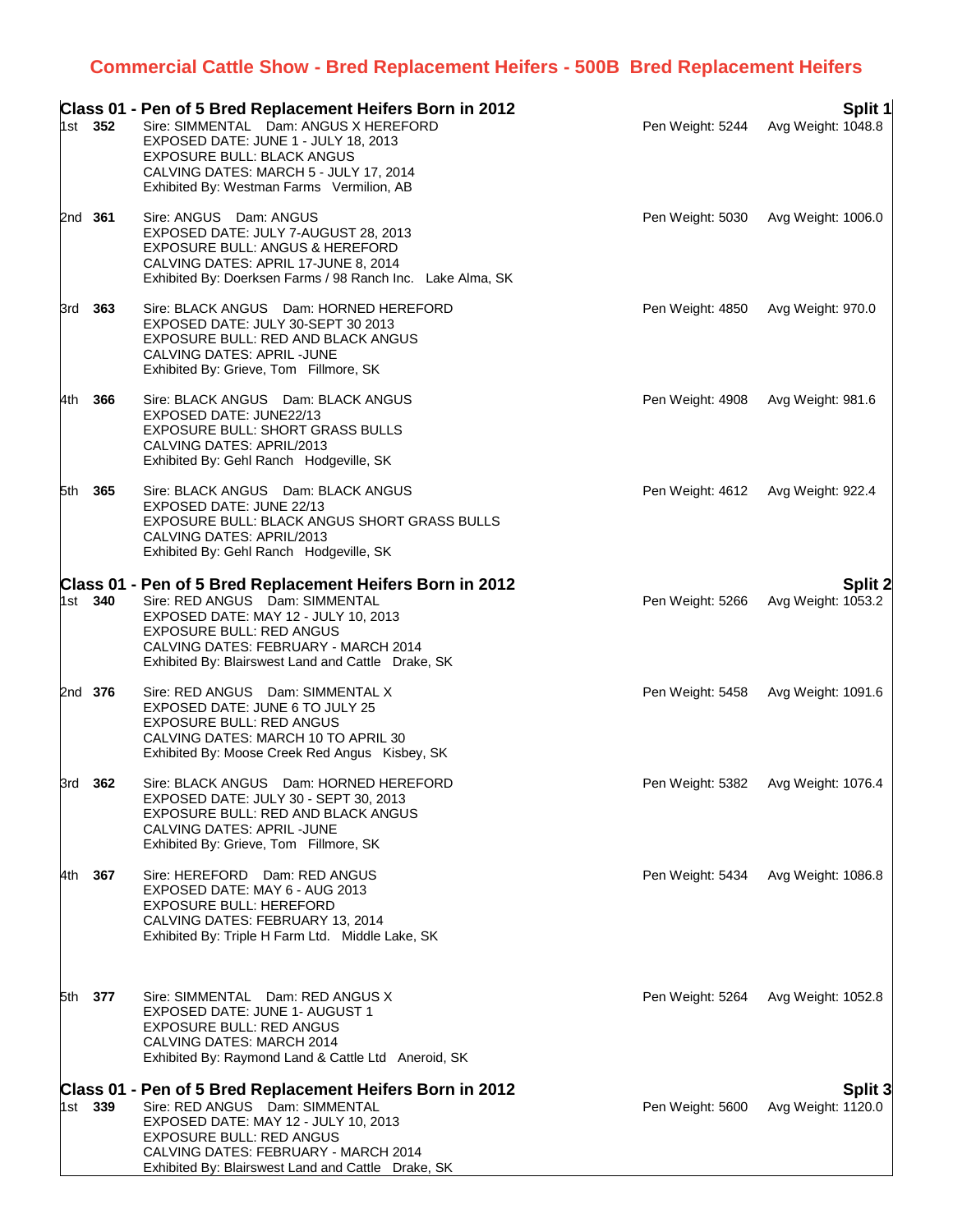|     | 2nd 358 | Sire: HEREFORD Dam: ANGUS-SIMMENTAL X<br>EXPOSED DATE: JUNE 26-AUGUST 29<br><b>EXPOSURE BULL: BLACK ANGUS</b><br>CALVING DATES: APRIL 5 - JUNE 4, 2014<br>Exhibited By: Fradette, Jason and Stephanie Lake Alma, SK                                                                      | Pen Weight: 5496 | Avg Weight: 1099.2                   |
|-----|---------|------------------------------------------------------------------------------------------------------------------------------------------------------------------------------------------------------------------------------------------------------------------------------------------|------------------|--------------------------------------|
|     | 3rd 357 | Sire: SIMMENTAL Dam: SIMMENTAL X ANGUS<br>EXPOSED DATE: MAY 1 - JUNE 30, 2013<br><b>EXPOSURE BULL: BLACK ANGUS</b><br>CALVING DATES: FEBRUARY - MARCH 2014<br>Exhibited By: Calico Cattle Co. Whitewood, SK                                                                              | Pen Weight: 5596 | Avg Weight: 1119.2                   |
|     | 4th 375 | Sire: RED ANGUS Dam: RED ANGUS X<br>EXPOSED DATE: JUNE 6 TO JULY 25<br><b>EXPOSURE BULL: RED ANGUS</b><br>CALVING DATES: MARCH 10 TO APRIL 30<br>Exhibited By: Moose Creek Red Angus Kisbey, SK                                                                                          | Pen Weight: 5482 | Avg Weight: 1096.4                   |
| 5th | 378     | Sire: BLACK ANGUS Dam: BLACK ANGUS<br>EXPOSED DATE: JUNE 27, 2013 ARTIFICIAL INSEMINATION<br>EXPOSURE BULL: BLACK ANGUS<br>CALVING DATES: MARCH 28-APRIL 10, 2014<br>Exhibited By: Zalinko, Grant Rouleau, SK                                                                            | Pen Weight: 5502 | Avg Weight: 1100.4                   |
| 1st | 369     | Class 01 - Pen of 5 Bred Replacement Heifers Born in 2012<br>Sire: SIMMENTAL Dam: ANGUS X<br>EXPOSED DATE: JUNE 1 - JULY 17, 2013`<br>EXPOSURE BULL: BLACK ANGUS<br>CALVING DATES: MARCH 5 - APRIL 20, 2014<br>Exhibited By: Westman, Kyle Vermilion, AB                                 | Pen Weight: 5920 | Split 4<br>Avg Weight: 1184.0        |
|     | 2nd 364 | Sire: BLACK ANGUS Dam: BLACK ANGUS<br>EXPOSED DATE: JULY 1 - AUG 15 2013<br><b>EXPOSURE BULL: BLACK ANGUS</b><br>CALVING DATES: APRIL - MAY, 2014<br>Exhibited By: John Brown Farms of Carlyle Regina, SK                                                                                | Pen Weight: 5948 | Avg Weight: 1189.6                   |
| 3rd | 368     | Sire: SIMMENTAL Dam: ANGUS X<br>EXPOSED DATE: JUNE 1 - JULY 17, 2013<br><b>EXPOSURE BULL: BLACK ANGUS</b><br>CALVING DATES: MARCH 5 - APRIL 20, 2014<br>Exhibited By: Westman, Derek Vermilion, AB                                                                                       | Pen Weight: 6016 | Avg Weight: 1203.2                   |
| 4th | 359     | Sire: SIMMENTAL Dam: ANGUS-SIMMENTAL X<br>EXPOSED DATE: JUNE 26-AUGUST 29<br>EXPOSURE BULL: HEREFORD<br>CALVING DATES: APRIL 5 - JUNE 4, 2014<br>Exhibited By: Fradette, Jason and Stephanie Lake Alma, SK                                                                               | Pen Weight: 5998 | Avg Weight: 1199.6                   |
|     | 5th 372 | Sire: ANGUS Dam: SIMMENTAL CROSS<br>EXPOSED DATE: MAY 28 - AUGUST 1<br><b>EXPOSURE BULL: RED ANGUS</b><br><b>CALVING DATES: MARCH 1</b><br>Exhibited By: Cold Creek Cattle Co Drinkwater, SK                                                                                             | Pen Weight: 5856 | Avg Weight: 1171.2                   |
|     | 1st 360 | Class 01 - Pen of 5 Bred Replacement Heifers Born in 2012<br>Sire: RED ANGUS Dam: SIMMENTAL<br>EXPOSED DATE: MAY, 1 2013 TO JULY, 19 2013<br><b>EXPOSURE BULL: RED ANGUS</b><br>CALVING DATES: FEBUARY, 10 2014 TO MARCH, 31 2014<br>Exhibited By: McVicar Stock Farms Ltd. Colonsay, SK | Pen Weight: 6680 | <b>Split 5</b><br>Avg Weight: 1336.0 |
|     | 2nd 354 | Sire: RED ANGUS Dam: SIMMENTAL<br>EXPOSED DATE: ARP.1/2013 - MAY 30/2013<br><b>EXPOSURE BULL: RED ANGUS</b><br>CALVING DATES: JAN./FEB<br>Exhibited By: Mebs Ranch Broadview, SK                                                                                                         | Pen Weight: 6082 | Avg Weight: 1216.4                   |

 $\sqrt{ }$ 

٦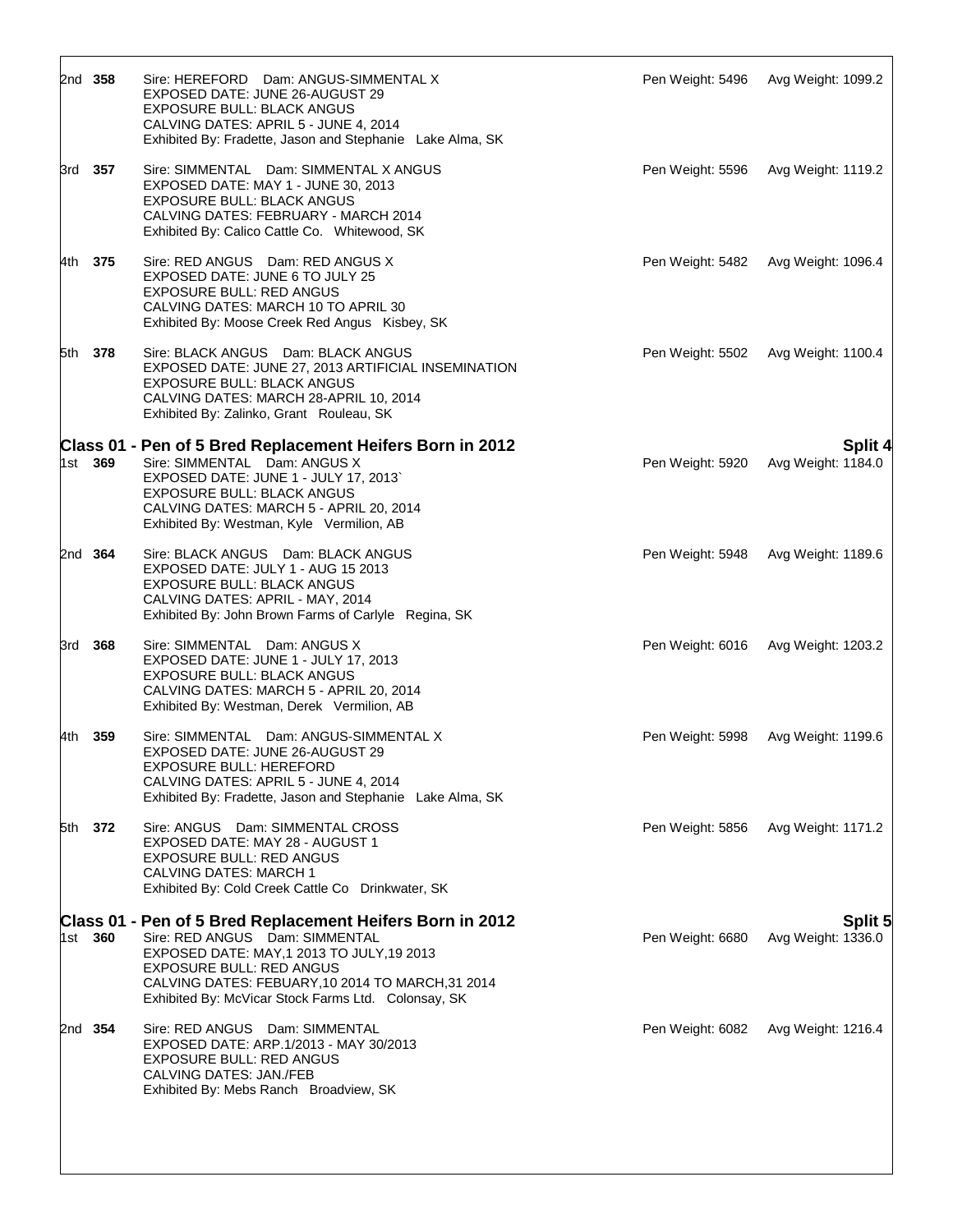|     | 3rd 356        | Sire: SIMMENTAL Dam: RED ANGUS<br>EXPOSED DATE: APR.1/2013 - MAY 31/2013<br><b>EXPOSURE BULL: RED ANGUS</b><br>CALVING DATES: JAN/FEB<br>Exhibited By: Mebs Ranch Broadview, SK                                                                                    | Pen Weight: 6192                     | Avg Weight: 1238.4 |         |
|-----|----------------|--------------------------------------------------------------------------------------------------------------------------------------------------------------------------------------------------------------------------------------------------------------------|--------------------------------------|--------------------|---------|
|     | 4th 371        | Sire: ANGUS Dam: SIMMENTAL CROSS<br>EXPOSED DATE: MAY 28- AUGUST 1<br><b>EXPOSURE BULL: RED ANGUS</b><br>CALVING DATES: MARCH 1<br>Exhibited By: Cold Creek Cattle Co Drinkwater, SK                                                                               | Pen Weight: 6232                     | Avg Weight: 1246.4 |         |
|     | 5th 355        | Sire: SIMMENTAL Dam: RED ANGUS<br>EXPOSED DATE: APR.1/2013 - MAY 31/2013<br><b>EXPOSURE BULL: RED ANGUS</b><br>CALVING DATES: JAN./FEB<br>Exhibited By: Mebs Ranch Broadview, SK                                                                                   | Pen Weight: 6028                     | Avg Weight: 1205.6 |         |
|     | <b>Heifers</b> | Class 02 - Champion and Reserve Champion Pen of 5 Bred Replacement                                                                                                                                                                                                 |                                      |                    | Split 0 |
|     | 1st 339        | Sire: RED ANGUS<br>Dam:<br><b>EXPOSED DATE:</b><br><b>EXPOSURE BULL:</b><br><b>CALVING DATES:</b><br>Exhibited By: Blairswest Land and Cattle Drake, SK                                                                                                            | Pen Weight: 0                        | Avg Weight:        |         |
|     | 2nd 369        | Sire: SIMMENTAL Dam:<br><b>EXPOSED DATE:</b><br><b>EXPOSURE BULL:</b><br><b>CALVING DATES:</b><br>Exhibited By: Westman, Kyle Vermilion, AB                                                                                                                        | Pen Weight: 0                        | Avg Weight:        |         |
|     | 1st 370        | Class 03 - Pen of 10 Bred Replacement Heifers Born in 2012<br>Sire: SIMMENTAL Dam: ANGUS X<br>EXPOSED DATE: JUNE 1 - JULY 17, 2013<br>EXPOSURE BULL: BLACK ANGUS<br>CALVING DATES: MARCH 5 - APRIL 20, 2014<br>Exhibited By: Westman, Murray Vermilion, AB         | Pen Weight: 11226 Avg Weight: 1122.6 |                    | Split 1 |
|     | 2nd 353        | Sire: SIMMENTAL Dam: ANGUS X<br>EXPOSED DATE: JUNE 1 - JULY 17, 2013<br><b>EXPOSURE BULL: BLACK ANGUS</b><br>CALVING DATES: MARCH 5 - APRIL 20, 2014<br>Exhibited By: Westman, Murray Vermilion, AB                                                                | Pen Weight: 11550 Avg Weight: 1155.0 |                    |         |
|     | 3rd 348        | Sire: HEREFORD Dam: ANGUS<br>EXPOSED DATE: JULY 7-AUGUST 28, 2013<br>EXPOSURE BULL: ANGUS & HEREFORD<br>CALVING DATES: APRIL 17-JUNE 8, 2014<br>Exhibited By: Doerksen Farms / 98 Ranch Inc. Lake Alma, SK                                                         | Pen Weight: 9642 Avg Weight: 964.2   |                    |         |
|     | 1st <b>351</b> | Class 03 - Pen of 10 Bred Replacement Heifers Born in 2012<br>Sire: SIMMENTAL Dam: HEREFORD X<br>EXPOSED DATE: JUNE 1 - JULY 18, 2013<br><b>EXPOSURE BULL: BLACK ANGUS</b><br>CALVING DATES: MARCH 5 - APRIL 20, 2014<br>Exhibited By: Westman Farms Vermilion, AB | Pen Weight: 11878 Avg Weight: 1187.8 |                    | Split 2 |
|     | 2nd <b>349</b> | Sire:<br>Dam:<br><b>EXPOSED DATE:</b><br><b>EXPOSURE BULL:</b><br>CALVING DATES:<br>Exhibited By: Gerrard, Gord & Sandy Southey, SK                                                                                                                                | Pen Weight: 12352 Avg Weight: 1235.2 |                    |         |
| 3rd | 350            | Sire: Dam:<br>EXPOSED DATE:<br><b>EXPOSURE BULL:</b><br>CALVING DATES:<br>Exhibited By: Gerrard, Gord & Sandy Southey, SK                                                                                                                                          | Pen Weight: 11906 Avg Weight: 1190.6 |                    |         |